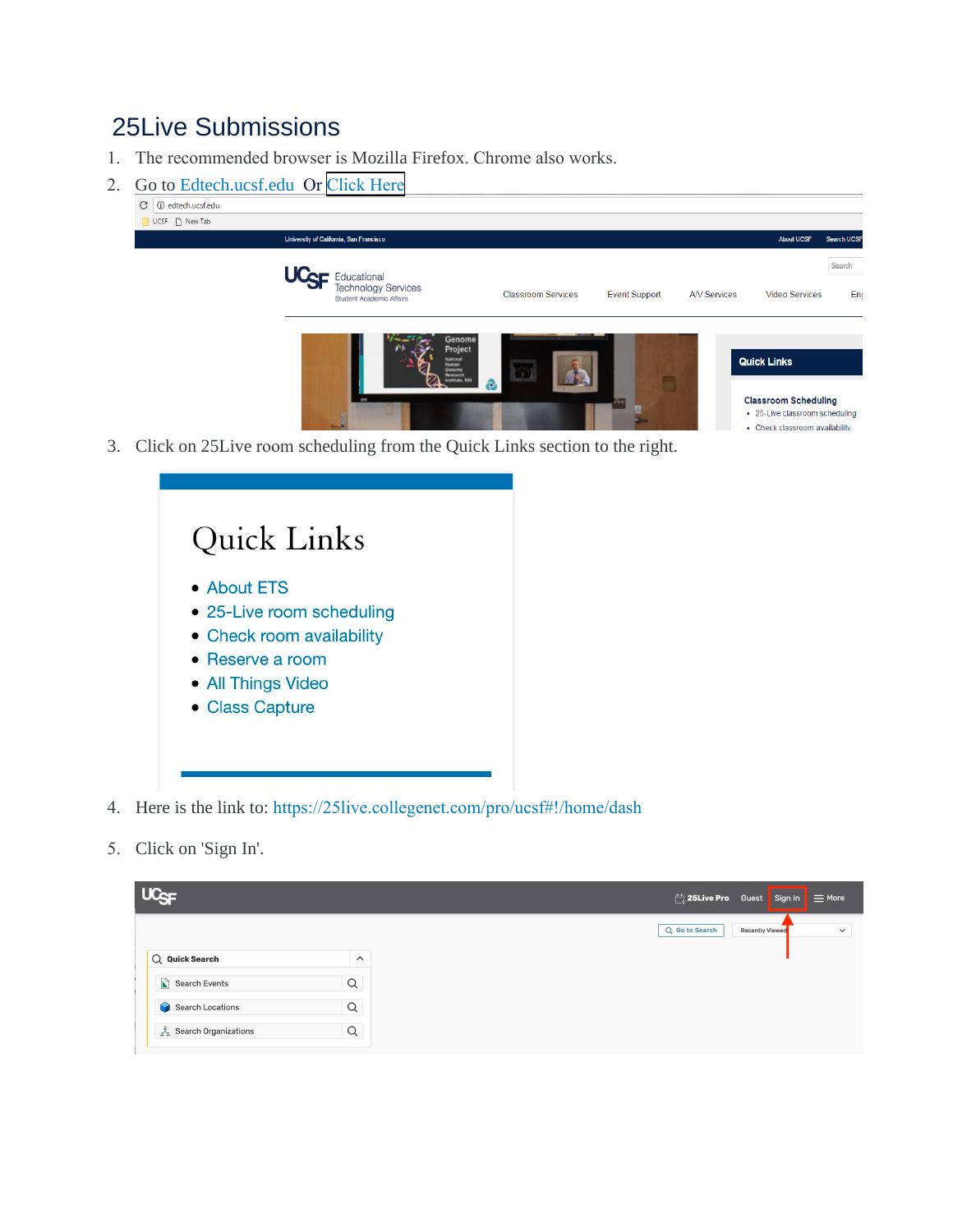6. Enter your UCSF MyAccess *Username* and *Password* and then 'LOGIN'.

| University of California San Francisco                                                                                                    | About UCSF | Search UCSF | <b>UCSF Medical Center</b> |
|-------------------------------------------------------------------------------------------------------------------------------------------|------------|-------------|----------------------------|
| <b>MyAccess</b>                                                                                                                           |            |             |                            |
|                                                                                                                                           |            |             |                            |
| <b>TERMS OF SERVICE</b><br><b>LOGIN</b><br><b>HELP</b>                                                                                    |            |             |                            |
| CollegeNET, Inc.                                                                                                                          |            |             |                            |
| <b>CollegeNET</b> CollegeNET, Inc.                                                                                                        |            |             |                            |
| CollegeNET, Inc. is a leading developer of web-based systems for higher                                                                   |            |             |                            |
| education and non-profit organizations, serving more than 1,300 clients                                                                   |            |             |                            |
| worldwide. CollegeNET products include course and event scheduling,<br>space and resource management, web calendar publishing, e-commerce |            |             |                            |
| and contributions, accounting, online admission application processing,                                                                   |            |             |                            |
| online course evaluation, and commencement services.                                                                                      |            |             |                            |
| Learn more about this application here                                                                                                    |            |             |                            |
| PROTECT YOUR PRIVACY. LOG OUT WHEN YOU'RE DONE.                                                                                           |            |             |                            |
| campus\25demo                                                                                                                             |            |             |                            |
|                                                                                                                                           |            |             |                            |
| $\overline{\mathsf{v}}$<br>Remember me?                                                                                                   |            |             |                            |
| <b>LOGIN</b>                                                                                                                              |            |             |                            |

7. The easiest way to look for room availability is to select 'Availability' on the More Menu in the upper right-hand corner.

| $UC_{SF}$                                                   |                            | $\Box$ 25Live Pro Guest Sign In $\equiv$ More |                  |
|-------------------------------------------------------------|----------------------------|-----------------------------------------------|------------------|
| Q Quick Search                                              | $\widehat{\phantom{1}}$    | Q Go to Search<br>Home: 25Live Pro            | $\times$         |
| $\sum$ Search Events                                        | Q                          | Navigate to<br>List<br>Calendar               | $\blacktriangle$ |
| <b>Search Locations</b><br><b>R</b><br>Search Organizations | $\hbox{\tt Q}$<br>$\alpha$ | Availability<br>Search<br>25Live Scheduling   |                  |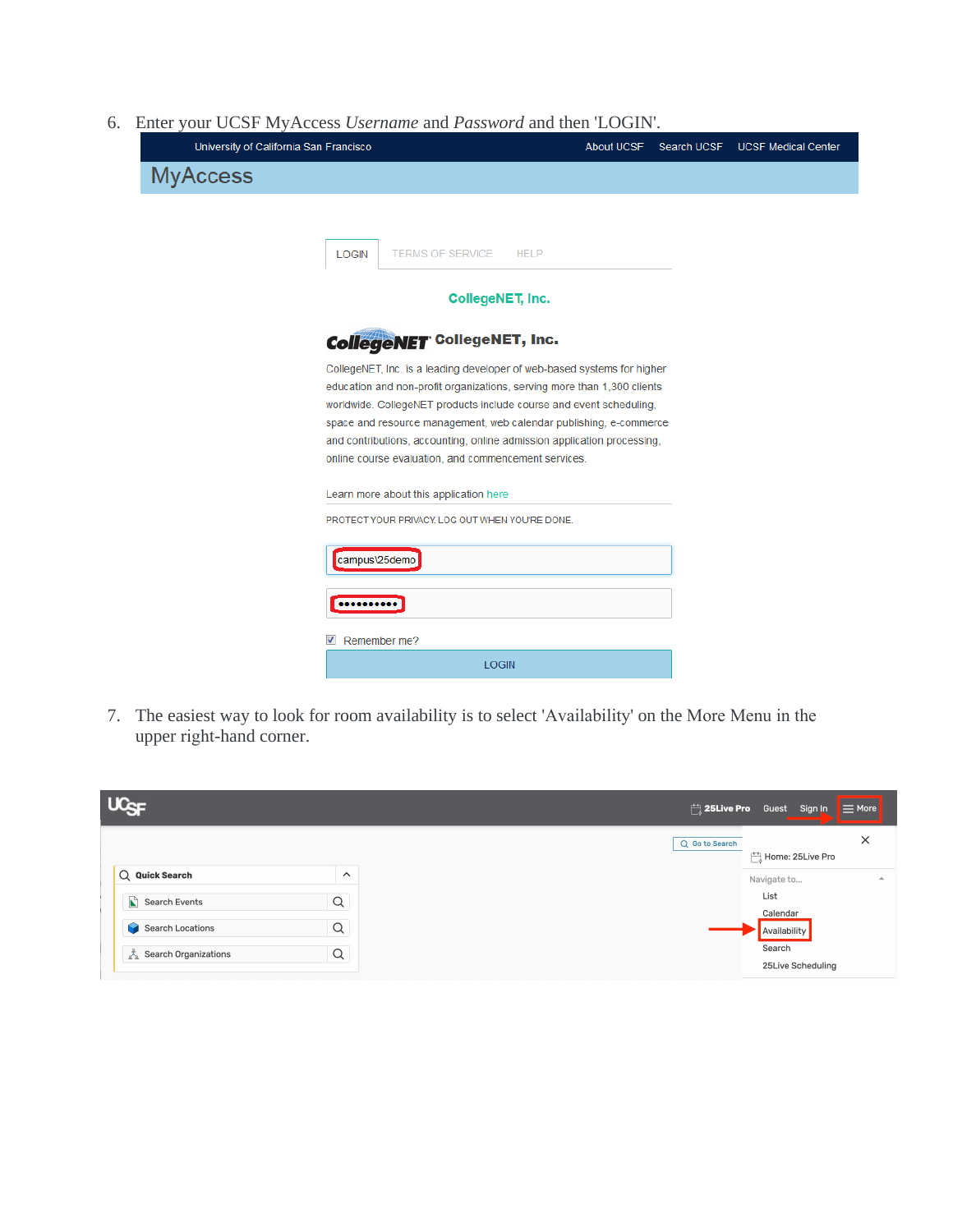8. Or you can click on Locations under quick search, type in the name of the room and press enter.

| UC <sub>SF</sub>     |                         |  |                | $\Box$ 25Live Pro Guest Sign In $\equiv$ More |              |
|----------------------|-------------------------|--|----------------|-----------------------------------------------|--------------|
|                      |                         |  | Q Go to Search | <b>Recently Viewed</b>                        | $\checkmark$ |
| Q Quick Search       | $\widehat{\phantom{1}}$ |  |                |                                               |              |
| $\sum$ Search Events | $\hbox{\tt Q}$          |  |                |                                               |              |
| Search Locations     | $\hbox{\tt Q}$          |  |                |                                               |              |
| Search Organizations | $\hbox{\large \it Q}$   |  |                |                                               |              |

9. Click on Availability to see the day's current and open reservation time slots.

|                               |                     |   |                |   | Select Object: |    |    | $\bullet$ Locations $\sim$ |                                 |                | Saved Searches (optional) | $\checkmark$   |                |                            |                                            |                  |             |    |               |
|-------------------------------|---------------------|---|----------------|---|----------------|----|----|----------------------------|---------------------------------|----------------|---------------------------|----------------|----------------|----------------------------|--------------------------------------------|------------------|-------------|----|---------------|
|                               |                     |   |                |   |                |    |    |                            |                                 |                |                           |                |                |                            |                                            |                  |             |    |               |
|                               | <b>HSW-300</b>      |   |                |   |                |    |    |                            |                                 |                |                           |                |                |                            |                                            | $\times$         |             |    |               |
|                               | More Options $\sim$ |   |                |   |                |    |    |                            |                                 |                |                           |                |                |                            | <b>Reset</b>                               | Search           |             |    |               |
| Calendar Availability<br>List |                     |   |                |   |                |    |    |                            |                                 |                |                           |                |                |                            | $\leftarrow$ Wed Nov 06 2019 $\rightarrow$ |                  | Overlapping | ÷  | $\mathbf{C}$  |
|                               |                     | 6 | $\overline{7}$ | 8 | 9              | 10 | 11 | 12                         | $\mathbf{1}$                    | $\overline{2}$ | $\overline{3}$            | $\overline{4}$ | $\overline{5}$ | $\ddot{\phantom{0}}$       | 7                                          | $\boldsymbol{8}$ | 9           | 10 | 11            |
| <b>M</b> HSW-300              |                     |   | SURGERY        |   | PHYS THER 209  |    |    | Living wit                 | INTER<br><b>No More Results</b> |                |                           |                |                | <b>SON Information Ses</b> |                                            |                  |             |    | <b>Closed</b> |
|                               |                     |   |                |   |                |    |    |                            |                                 |                |                           |                |                |                            |                                            |                  |             |    |               |

10. Click on the date to show the calendar

| Availability<br>List<br>Calendar |                                                                                          |    |              | $\leftarrow$ Wed Nov 06 2019 $\rightarrow$ |                     |    |    |           | Overlapping | $\div$ | $\mathcal{C}$ |
|----------------------------------|------------------------------------------------------------------------------------------|----|--------------|--------------------------------------------|---------------------|----|----|-----------|-------------|--------|---------------|
|                                  | $\overline{2}$<br>$\overline{ }$<br>9<br>10<br>11<br>12<br>$\overline{3}$<br>6<br>8<br>4 |    | $\ll$ $\leq$ | November 2019                              |                     |    |    | $>$ $\gg$ | 9           | 10     | 11            |
|                                  | PHYS THER 209<br>SURGERY                                                                 | м  |              | W                                          |                     | Е  | s  | s         |             |        |               |
| <b>M</b> HSW-300                 | INTER<br>Living wit                                                                      | 28 | 29           | 30                                         | 31                  | 01 |    | 02 03     |             |        | <b>Closed</b> |
|                                  | <b>No More Results</b>                                                                   | 04 | 05           | 06 07                                      |                     | 08 | 09 | 10        |             |        |               |
|                                  |                                                                                          | 11 | 12           | 13                                         | 14                  | 15 | 16 | 17        |             |        |               |
|                                  |                                                                                          | 18 | 19           | 20                                         | 21                  | 22 | 23 | 24        |             |        |               |
|                                  |                                                                                          | 25 | 26           | 27                                         | 28                  | 29 | 30 | 01        |             |        |               |
|                                  |                                                                                          | 02 | 03           | 04                                         | 05                  | 06 | 07 | 08        |             |        |               |
|                                  |                                                                                          |    |              |                                            | <b>Select Today</b> |    |    |           |             |        |               |
|                                  |                                                                                          |    |              |                                            |                     |    |    |           |             |        |               |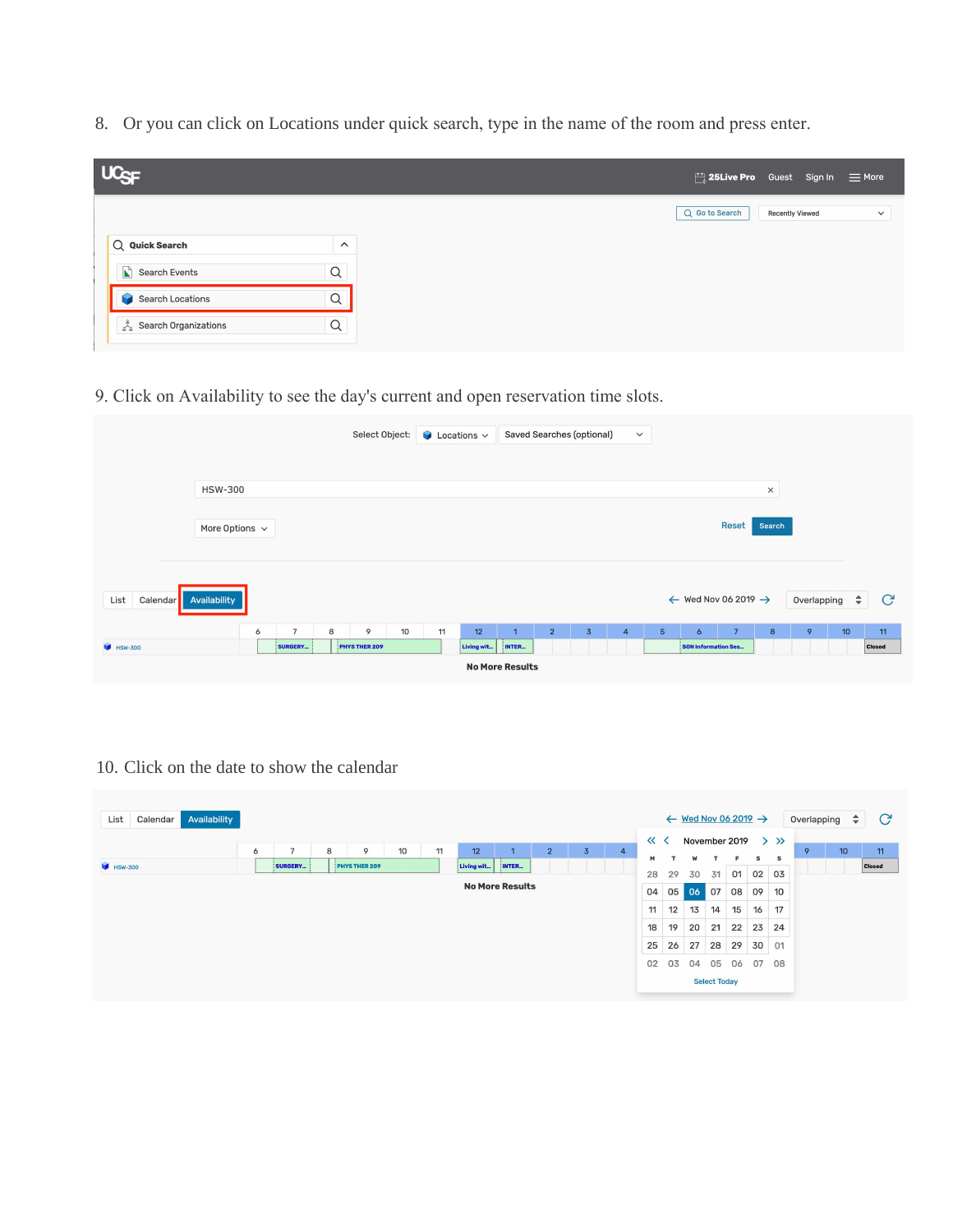11. To submit a reservation on the availability page, you will need to place the curser on the preferred timeslot. When the image of the hand appears, click and it will take you to the event wizard.

| List<br>Calendar     | Availability     |         |                    |   |               |    | $\leftarrow$ Wed Nov 06 2019 $\rightarrow$ |                  | View      | Standard (default) | $\div$        | Overlapping | $\div$ | $\mathcal{C}$<br>$\odot$ |
|----------------------|------------------|---------|--------------------|---|---------------|----|--------------------------------------------|------------------|-----------|--------------------|---------------|-------------|--------|--------------------------|
|                      | $-\cdot$<br>$-0$ | $\circ$ |                    | 8 | 9             | 10 | 11                                         | 12               |           |                    | $\mathcal{L}$ | 4           | 5      | $\circ$                  |
| $\sqrt{2}$ M HSW-300 |                  |         | <b>SURGERY GRA</b> |   | PHYS THER 209 |    |                                            | Living with Epil | INTERDEPT | $\triangledown$    |               |             |        | SON Informatio           |
|                      |                  |         |                    |   |               |    | <b>No More Results</b>                     |                  |           |                    |               |             |        |                          |

12. You will need to fill out any information that has *required* next to the field.

| Choose the appropriate state for the event: Draft, Confirmed, Cancelled, etc.                                                                              | <b>Required Field Desriptions:</b>                                                                                                                                                                                           |
|------------------------------------------------------------------------------------------------------------------------------------------------------------|------------------------------------------------------------------------------------------------------------------------------------------------------------------------------------------------------------------------------|
| <b>Event Name</b> - Required (i)                                                                                                                           | Event Name:<br>Enter in your short event name.                                                                                                                                                                               |
| Event Title $(i)$<br>Event Type - Required (i)<br>Select an item<br>Primary Organization for this Event - Required (i)<br>Search organizations v<br>Remove | Event Type:<br>Pick your event type. Typically<br>this is "Department Meetings &<br>Events" for non-courses.<br>Primary Organization:<br>Pick your department and select<br>the star to favorite your choice.<br>Head Count: |
| Additional Organization(s) for this Event $(i)$<br>EDIT                                                                                                    | Add an estimated head count. If<br>over the limit of the room chosen<br>your request will be denied.                                                                                                                         |
| <b>Create Organization</b><br><b>Expected Head Count</b> - Required (i)                                                                                    | Event Date and Time:<br>Verify the date and time you<br>chose is accurate.                                                                                                                                                   |
| Event Description (i)                                                                                                                                      |                                                                                                                                                                                                                              |
| $File -$<br>Insert $\bullet$ View $\bullet$<br>Format *<br>Tools *                                                                                         |                                                                                                                                                                                                                              |
| $\mathscr{E}$<br>Ø.<br>I<br>⊻<br>$A \rightarrow A \rightarrow$ Font Family $\rightarrow$ Font Sizes<br>$\mathcal{C}$<br>B                                  |                                                                                                                                                                                                                              |
| <b>Event Date and Time</b> - Required<br>Wed Nov 06 2019                                                                                                   |                                                                                                                                                                                                                              |
|                                                                                                                                                            |                                                                                                                                                                                                                              |
| 3:00 pm                                                                                                                                                    |                                                                                                                                                                                                                              |
| To:                                                                                                                                                        |                                                                                                                                                                                                                              |
| 3:30 pm                                                                                                                                                    |                                                                                                                                                                                                                              |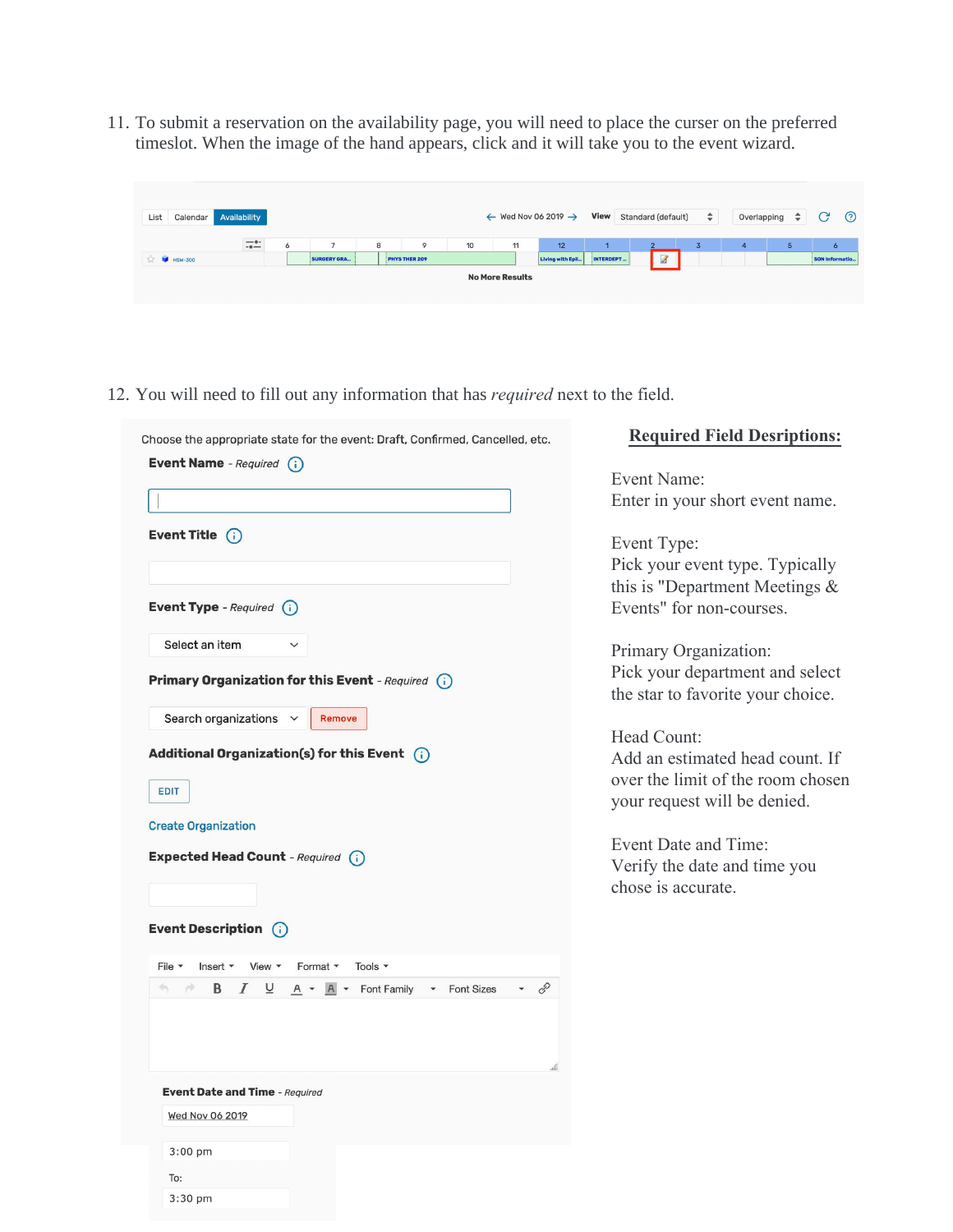| <b>Locations Search</b><br>Auto-Load Starred:<br>No Yes<br>□ Hide Locations with Conflicts<br>Saved Searches (optional)<br>More Options $\vee$<br><b>B</b> HSW-300<br>Add to favorites<br>Location Title: Health Sciences West 300, HSW300, HSW-300, Parn-lecture halls, capture, vtc<br>Capacity: 200<br>Remove<br><b>View Occurrences</b><br>Event Resources (i)<br><b>Resources Search</b> | □ Enforce Headcount<br>Search Locations | <b>Reset</b> | $\times$<br>Search |
|-----------------------------------------------------------------------------------------------------------------------------------------------------------------------------------------------------------------------------------------------------------------------------------------------------------------------------------------------------------------------------------------------|-----------------------------------------|--------------|--------------------|
|                                                                                                                                                                                                                                                                                                                                                                                               |                                         |              |                    |
|                                                                                                                                                                                                                                                                                                                                                                                               |                                         |              |                    |
|                                                                                                                                                                                                                                                                                                                                                                                               |                                         |              |                    |
|                                                                                                                                                                                                                                                                                                                                                                                               |                                         |              |                    |
|                                                                                                                                                                                                                                                                                                                                                                                               |                                         |              |                    |
|                                                                                                                                                                                                                                                                                                                                                                                               |                                         |              |                    |
| Auto-Load Starred:<br><b>No</b><br>Yes                                                                                                                                                                                                                                                                                                                                                        |                                         |              |                    |
| Saved Searches (optional)                                                                                                                                                                                                                                                                                                                                                                     | v Search Resources                      |              | $\times$           |
|                                                                                                                                                                                                                                                                                                                                                                                               |                                         |              |                    |
| More Options $\vee$                                                                                                                                                                                                                                                                                                                                                                           |                                         | <b>Reset</b> | Search             |
| Event Comments (i)                                                                                                                                                                                                                                                                                                                                                                            |                                         |              |                    |
|                                                                                                                                                                                                                                                                                                                                                                                               |                                         |              |                    |
| <b>Internal Notes</b>                                                                                                                                                                                                                                                                                                                                                                         |                                         |              |                    |
|                                                                                                                                                                                                                                                                                                                                                                                               |                                         |              |                    |

## **Required Field Desriptions:**

Event Location: Verify your room is correct and no conflict warning is shown

Event Resources: This is where you can add services from ETS such as Content Capture, AV Support and more. You can also favorite your most used services.

Event Comments: While not required this is where you can add any notes to the scheduling team to verify what you are looking for.

13. If **Food will be served**, under *Select Custom Attribute*, choose *For Food Approval*. Then enter your funding source in the text field, such as a Chart-String funding information.

| <b>Select Custom Attribute</b><br>$\checkmark$ |                                              |
|------------------------------------------------|----------------------------------------------|
| Q Select Custom Attribute                      |                                              |
| Event Image                                    |                                              |
| For food approval, enter chart string          | Scheduler                                    |
| Info for event contact: Name/phone/email       | Wallen, Benjamin [Requestor] $\sqrt{x} \sim$ |
| Will there be food in the room?                |                                              |
| Search contacts<br>$\checkmark$                |                                              |